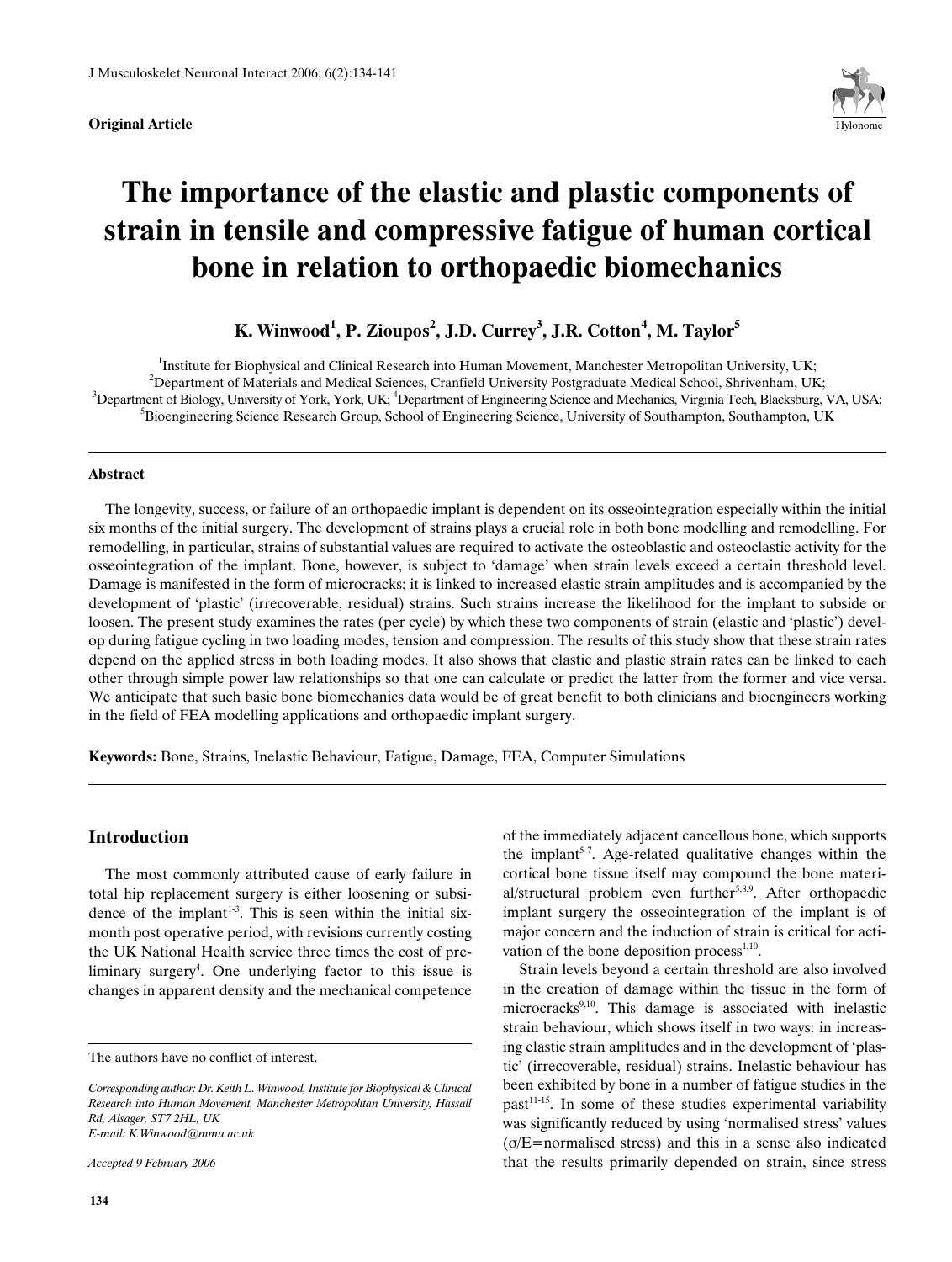

**Figure 1.** Fabrication and testing of compact bone femoral specimens: (a) whole femur sectioned into four main sections; (b) section of the diaphysis showing high volume of cortical bone from where tensile and compression specimens are harvested; (c) dumb-bell shaped specimens prepared in the longitudinal direction for either tension/compression (5 mm straight gauge length in compression, 10 mm in tension). (d) Grips showing specimen prior to testing with extensometer in place to record the levels of strain during cyclic fatigue (7 mm apart in compression, 12 mm in tension).

over modulus gives a value equivalent to strain. This was a strong indication that strain levels were as influential in determining the outcome in fatigue tests as they had been shown to be in quasistatic loading modes $^{13,16}$ .

Such inelastic events increase the likelihood for the implant to subside or loosen. Mechanical changes in bone material characteristics alter subsequently the patterns of strain around the implant and cause a redistribution of stresses<sup>15</sup>. One may argue, therefore, that strain levels<sup>1,10</sup> may: (i) play a dominant role in the remodelling process, (ii) provide well understood threshold levels for the development of further damage, and (iii) accordingly regulate the absorption and deposition of newly synthesized bone tissue (via the remodelling process).

The ultimate goal of examination of the inelastic phenomena associated with bone damage and fracture is to fully understand these complex interactions and use them to predict the ultimate course of failure, or more importantly to prevent such failure. This knowledge can be combined with finite element analysis to create realistic models of bone and implant systems<sup>17</sup>. A comprehensive finite element simulation would be of use to implant design, and in the long-term pre-surgical clinical evaluation. Preliminary FE models under simple loads and geometries to predict fatigue failure have been presented, but the experimental knowledge needed for accuracy is lacking. This work presents a portion of the valuable information needed for such simulation.

# **Materials and methods**

Specimens from five female cadaveric femurs (53, 54, 67, 74, 79 years old) and one male (55 years old) were collected, with full ethical approval and relatives' permission and stored at -20°C prior to testing. This tissue was donated after consent for transplantation purposes, and therefore it originated from otherwise healthy individuals with no known reported metabolic bone tissue conditions. Tensile and compressive fatigue specimens were harvested from the diaphysis region in the longitudinal direction and shaped into dumb bell specimens (length 40 mm, width  $\sim$  3 mm, thickness  $\sim$  2.5 mm, straight gauge length section 10 mm for tension and 5 mm in compression; Figure 1). All specimens were sanded and polished by using carbide papers (grade 800- 1200 grit) and then polished to a mirror finish by the use of alumina slurry paste (MetPrep Ltd., Coventry, UK, gamma alumina  $0.05 \mu m$ ). Specimen preparation was performed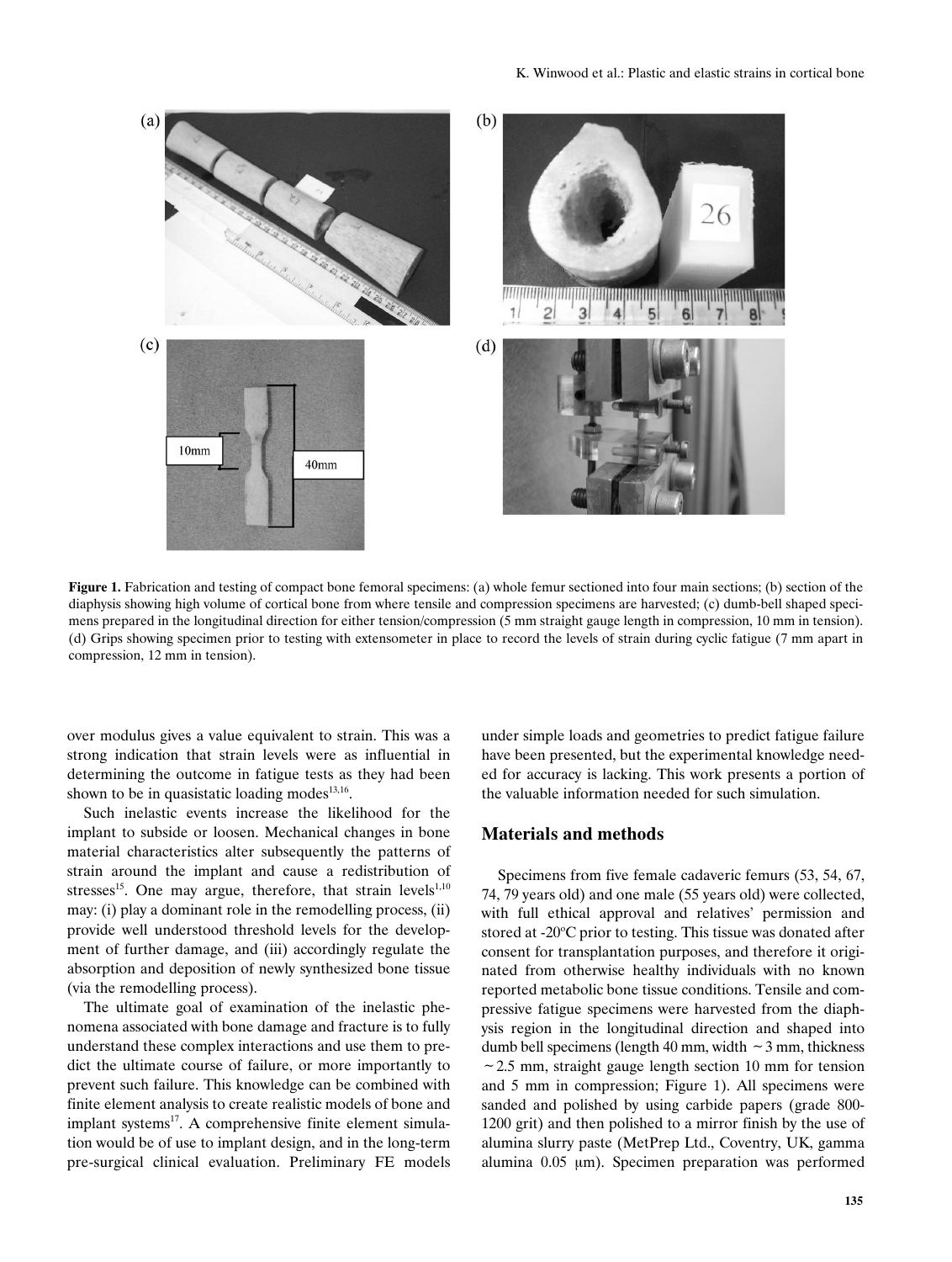

**Figure 2.** Stress (nominal)/strain (engineering) curves at the start  $(N=1,2)$  and at failure in a compression specimen of cortical bone (specimen no F54#19c; N<sub>f</sub> cycles to failure=259, stress=110 MPa). The stress and strain values in each cycle were recorded at the peaks of the deformation loops (o) as shown in the figure. The translation in the strain axis (the strains shown here apply to the penultimate cycle  $N_f$ -1) is the 'plastic' strain ( $e_p$ ). Both ( $e_p$ ) and the increase in the elastic strain amplitude  $(e_a)$  is a result of the incipient damage. Total strain is simply  $e_T = e_a + e_p$ .

under constant water irrigation, to prevent the production of microcracks or damage to the specimen prior to mechanical testing. Additionally specimens were stained in Fuchsin staining agent (Fisher Scientific®), to verify that no cracks had been induced by the preparation procedure.

Specimens were fatigue cycled sinusoidally at a frequency of 2Hz using a Dartec® HC25 servo-hydraulic testing machine (Zwick Roell Group Ltd, Southern Avenue, Leominster, Hereford, UK) equipped with a 5kN Sensotec<sup>®</sup> load cell (2080 Arlingate Lane, Columbus, Ohio, 43228, USA) and with specially fabricated grips (Figure 1). Tests were carried out at a constant 37°C and fully immersed in Ringers physiological solution. Strains were recorded by the use of a waterproof fatigue rated extensometer and data collected by using Dartec® Toolkit 96 V4.09 software. In each cycle the strain amplitude (at constant stress amplitude), the plastic strain (which is defined as the irrecoverable translation on the strain axis at zero stress), the cycle number, the time, and the peak load values (for verification) were recorded as entry rows and stored into a spreadsheet format in real time. Every so often (in practice at cycle numbers that followed a power law of 3 increment,  $N=1,3,9,27...$ ) the full load extension data was recorded at a sampling frequency of 500Hz in order to produce the full load/extension loops at certain points of the fatigue lifetime to demonstrate the qualitative changes in the load/extension behaviour. More



**Figure 3.** Trends for total strain  $(e_T)$  and plastic strain  $(e_n)$  with cycle number for the same specimen as in Figure 2. The strain rates were calculated at fatigue halftime= $N_f/2$ , as shown, to produce average representative rates for the whole trace from  $N=1$  to  $N_f$ .



**Figure 4.** The behaviour of elastic strain amplitudes  $(e_a)$  vs. 'plastic' strain  $(e_n)$  for all 9 specimens tested in compression from the same donor (female 54 years old) of Figures 2 and 3. Linear regression lines have been fitted to each specimen (dashed grey lines). The intercepts on the y-axis at the start of the fatigue tests, when for  $e_n=0$ , are practically the elastic strain amplitudes encountered in the first fatigue cycle  $(e_1)$ , a result of the applied stress and the modulus of elasticity of each specimen. With fatigue damage a damage strain (e<sub>d</sub>) develops so that  $e_a = e_1 + e_d$  (the solid regression line is for the same specimen as in Figures 2 and 3).

details of this set up were presented in Cotton et al.<sup>18,19</sup>.

Failure was defined by either the complete rupture of the specimen (as in tension), or at the point where the specimen could not further sustain the cyclically imposed level of stress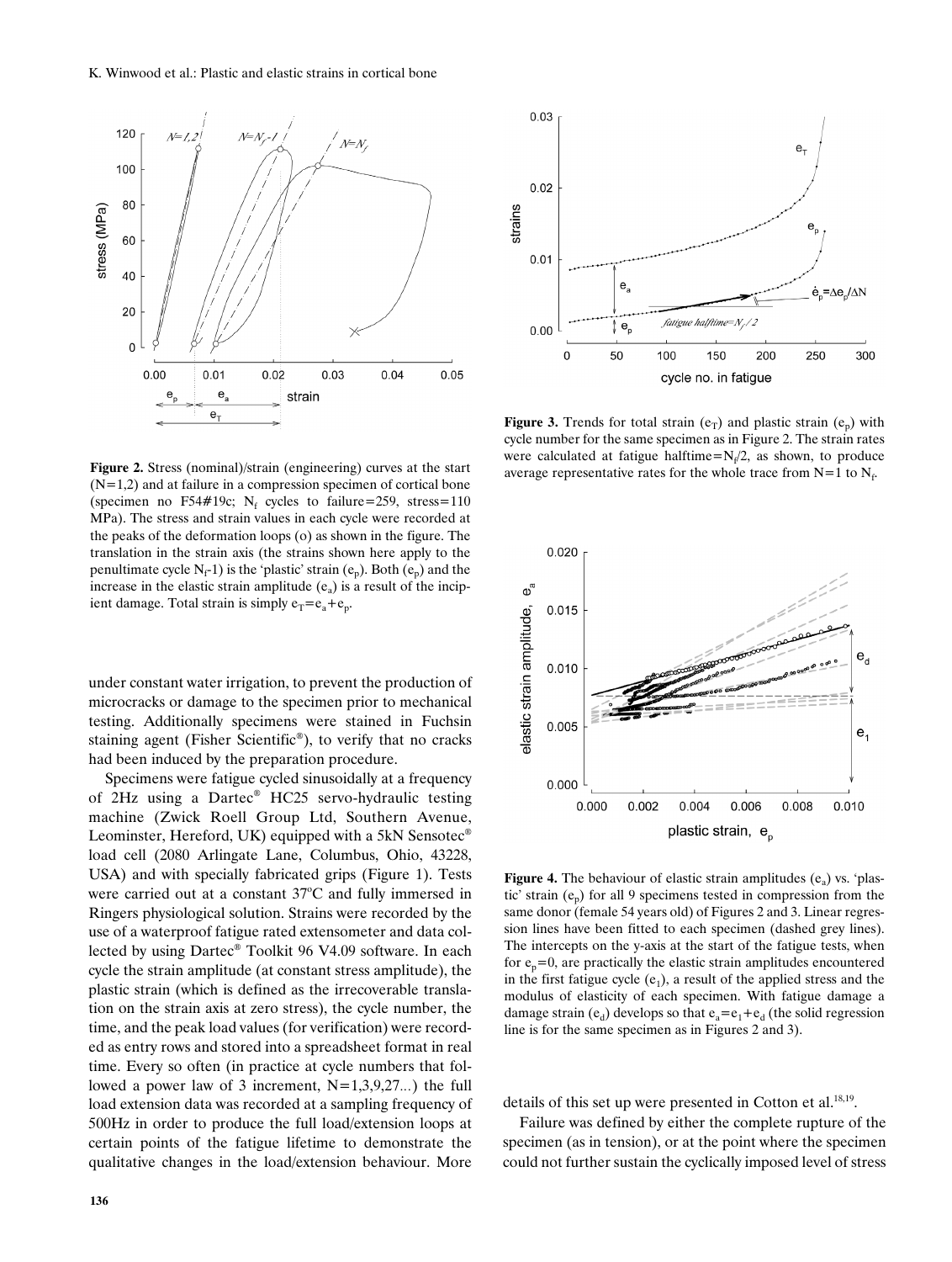

**Figure 5.** The behaviour of (a) elastic strain rate  $\Delta e_a/\Delta N$  and (b) plastic rate  $\Delta e_{n}/\Delta N$  as a function of stress for tension and compression. Least square regression lines with their 95% confidence intervals.

and exhibited high levels of strain. In the case of compression some stress was still transferred through the material from one set of grips to the other via a ligament area of crushed tissue. Typical stress/strain cycles are shown in Figure 2, where also the various components of strain are defined.

For the benefit of definition we have to add that there is no universally accepted terminology pertaining to the inelastic strain components in bone. The translation along the strain axis at zero stress resembles plasticity, but it is not plasticity as the strains recover with time given, and upon relieving the applied stress. The terms therefore 'plastic'<sup>20</sup>, 'irrecoverable'<sup>21</sup>, or 'permanent'<sup>18</sup> are all poor attempts to describe this complex phenomenon. Equally unsuccessful are the phenomenological terms 'creep strain'19, or 'strain drift<sup>22</sup>. Creep is the strain drift associated with constant

application of stress and it has been shown<sup>18</sup> that the residual 'plastic' strain observed in tensile fatigue is in fact creep by nature. However, this is not the case universally (as for instance in compression and shear, or even in fully reversed loading in tension) and therefore, the term 'creep' has its shortcomings too.

Having clarified this, and in the present article, we will call the residual strains observed in the inelastic behaviour of bone in fatigue 'plastic'  $(e_p)$  to accompany the universally accepted term 'elastic'  $(e_a)$  and we emphasize that we make no associations or assumptions as to the cause or the true nature of these residual strains. The rate (with cycle number) by which the 'plastic' strain develops is  $\Delta e_p/\Delta N$ . The rate by which the elastic strain amplitude increases is similarly  $\Delta e$ <sub>a</sub>/ $\Delta N$  and when the stress amplitude  $\Delta \sigma$  is kept constant (as in the present tests)  $\Delta e_a/\Delta N$  also relates to the development of damage (usually expressed via a decrease in elastic modulus).

Statistics and curve fitting were performed by using either Minitab (v.13, Minitab Inc, State College, PA 16801-3008, USA), Excel (2002-SP3, Microsoft Corp.) and SigmaPlot (v.8.02, SPSS Inc. Chicago IL, USA) software.

## **Results**

Figure 3 shows the traces of elastic and plastic components of strain with cycle number in fatigue for a representative specimen from the 54-year-old female in compression. The traces for plastic strain were qualitatively different in tension from compression. Tension showed a primary phase (between 0-10% of fatigue lifetime for most specimens) where the tissue showed strong transient effects and a curvilinear behaviour; then a secondary phase at mid-fatigue (fatigue halftime= $N_f/2$ ), which stretched usually up to 90% of lifetime and where the behaviour was reasonably linear; and then a tertiary region (over 90% of lifetime) nearer failure where the increase in strain was rapid and unpredictable. Compression was slightly different in that there was no primary region and there was a gradual accumulation of strains from cycle 1 until failure (as shown in Figure 3).

To calculate the rate (per cycle) of increase of elastic  $(e_a)$ and plastic strain  $(e_p)$  components, the slopes of the traces were calculated by linear regressions at the mid-fatigue life region  $(N_f/2)$ . This methodology ignores the events at the start of the cycling and at near failure, but it offers a simple way of describing the behaviour via two constants: an intercept strain at the start of fatigue cycling and the rates of strain given by the two slopes  $\Delta e_{\alpha}/\Delta N$  and  $\Delta e_{\alpha}/\Delta N$ . One may then chose to examine how these two rates behave as a function of 'stress', 'age', 'loading mode', the 'donor' or other specimen characteristics.

Figure 4 shows the behaviour of the elastic vs. the plastic components of strain against each other. The behaviour was reasonably linear (the linear regressions of Figure 4 have  $\mathbb{R}^2$ values between 0.74 and 0.99). Plastic strain starts from a zero value and depending on the applied stress level increas-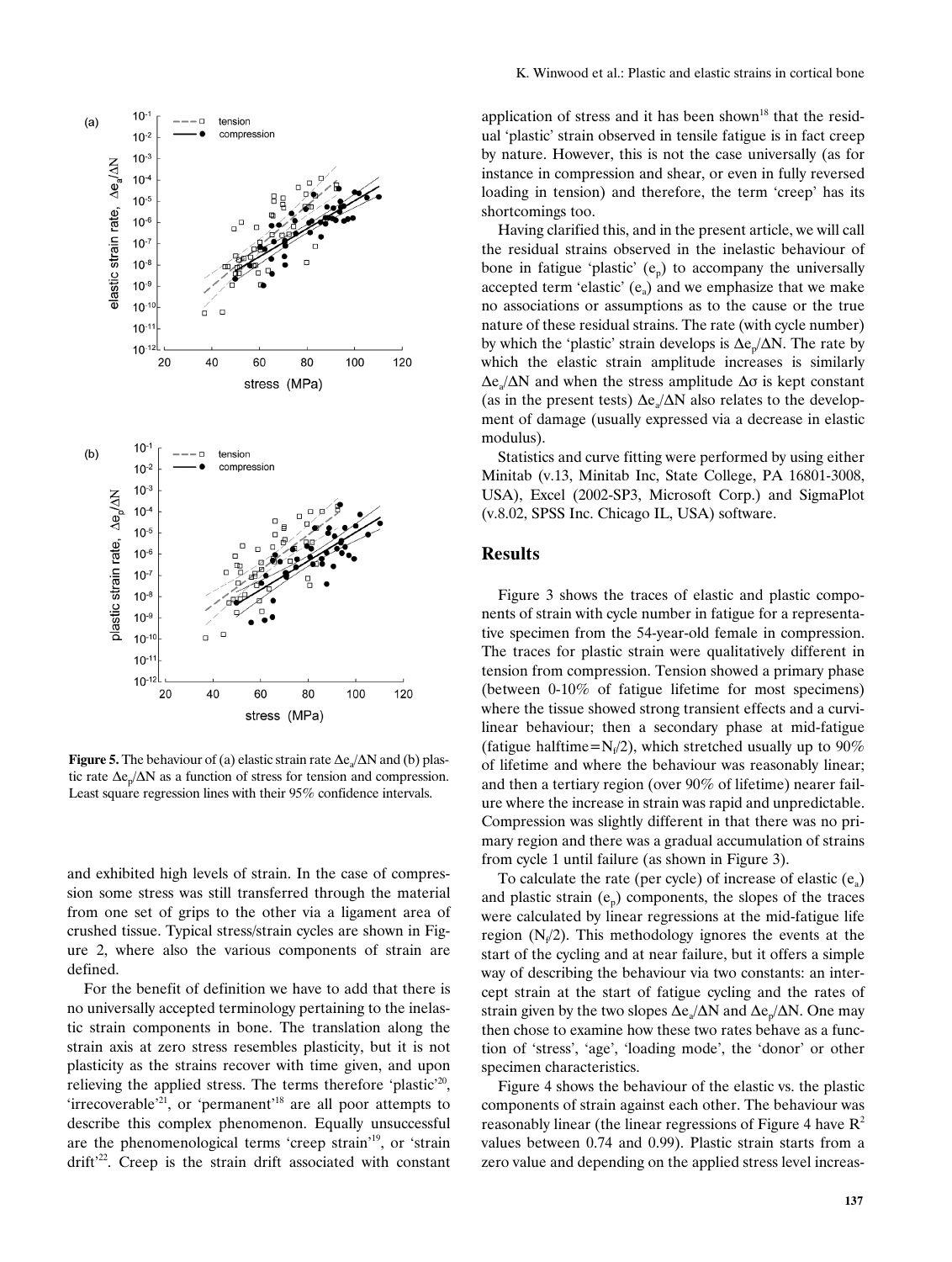| No. | <b>Equation</b>                                                               | $\mathbf{R}^2$ |         | <b>Loading mode</b> |
|-----|-------------------------------------------------------------------------------|----------------|---------|---------------------|
|     | $\text{Log} (\Delta e_s / \Delta N) = -12.8 + 0.0949$ stress (MPa)            | 0.62           | < 0.001 |                     |
|     | Log ( $\Delta$ e <sub>s</sub> / $\Delta$ N) = -11.6 + 0.0657 stress (MPa)     | 0.69           | < 0.001 |                     |
|     | Log ( $\Delta e_n / \Delta N$ ) = -11.7 + 0.0824 stress (MPa)                 | 0.54           | < 0.001 |                     |
|     | Log ( $\Delta e_n / \Delta N$ ) = -11.7 + 0.0676 stress (MPa)                 | 0.60           | < 0.001 |                     |
|     | Log ( $\Delta e_{a}/\Delta N$ ) = -11.8 + 1093 normalised stress              | 0.64           | < 0.001 |                     |
|     | Log ( $\Delta$ e <sub>a</sub> / $\Delta$ N) = -11.1 + 761 normalised stress   | 0.50           | < 0.001 |                     |
|     | Log ( $\Delta e_n/\Delta N$ ) = -10.9 + 978 normalised stress                 | 0.59           | < 0.001 | ᠇᠇                  |
|     | Log ( $\Delta e_n / \Delta N$ ) = -11.3 + 787 normalised stress               | 0.44           | < 0.001 |                     |
|     | Log ( $\Delta e_n/\Delta N$ ) = -0.543 + 0.872 log ( $\Delta e_a/\Delta N$ )  | 0.88           | < 0.001 | ᠇᠇                  |
| 10  | Log ( $\Delta e_n/\Delta N$ ) = - 0.036 + 0.997 log ( $\Delta e_a/\Delta N$ ) | 0.82           | < 0.001 | C                   |

**Table 1.** Linear regression relationships between strain rates, stress (MPa) and normalised stress (stress/modulus) of the data in Figures 5 and 6.

are already different.

es at a faster or slower rate. The elastic strain itself is the sum of the strain amplitude in the first cycle  $(e_1)$  and the extra strain  $(e_d)$ , which accrues because of damage (formulation used by Haddock et al.<sup>15</sup>,  $e_a = e_1 + e_d$ ). The rate of increase of the elastic strain ( $\Delta e_a/\Delta N$ ) practically equals the rate of increase of damage strain ( $\Delta e_d/\Delta N$ ).

Figure 5a,b show the behaviour of the strain rates versus nominal stress in the 2 loading modes. As strain rates varied by orders of magnitude (very much like the cycles to failure) logarithmic values for strain rates are used here and for the analysis that follows. Stress was used un-logged because the  $R<sup>2</sup>$  values of strain rates vs. stress did not improve appreciably when log (stress) was used.

In some cases, as seen in previous publications the variability of the data  $(R^2)$  caused by inter-individual variation can be reduced if the strain rates are plotted versus normalised stress (stress/modulus). Table 1 summarises the relationship for strain rates vs. stress (eq.1-4) and normalised stress (eq.5-8) and for  $\Delta e_a/\Delta N$  plotted against the plastic rate  $\Delta \mathbf{e}_n / \Delta N$  for all the data collected here (eq.9-10). Normalised stress did reduce the variability for tension (eq.5 and 7), but did not help in the cases for compression. That may possibly be caused by errors in measuring the modulus accurately, but we have included the relationships here for completeness of discussion.

The difference in the slopes and intercepts of the regressions were analysed<sup>23</sup> and are shown in Table 2. There are practically two cohorts of data on strain rates, one for the tension experiments and one for the compression experiments for all six donors examined here; the slopes of the lines are not significantly different; and the heights of the distributions about the common slope show only that the compression values are slightly below the tension values (lesser values of the respective strain rates for the same level of stress).

An analysis of covariance was performed to determine whether the individual donors had different relationships between stress, and plastic and elastic strain rate. Plastic or elastic strain rate was the response variable, and the six donors were the treatments. Stress was a covariate. Table 3

| <b>Comparisons</b>                                              | Slopes different? | Heights different? |  |  |  |  |
|-----------------------------------------------------------------|-------------------|--------------------|--|--|--|--|
| Elastic strain rate                                             | N <sub>0</sub>    | Yes, $p < 0.001$   |  |  |  |  |
| vs. stress                                                      |                   | (C lower)          |  |  |  |  |
| Plastic strain rate                                             | No                | Yes, $p < 0.001$   |  |  |  |  |
| vs. stress                                                      |                   | (C lower)          |  |  |  |  |
| Plastic strain rate                                             | Yes, $p=0.05$     | **                 |  |  |  |  |
| vs. Elastic strain rate                                         | (T lower)         |                    |  |  |  |  |
| ** there is no need to compare heights (intercepts) when slopes |                   |                    |  |  |  |  |

**Table 2.** Analysis of the distributions shown in Figures 5a,b and Figure 6. Comparison of slopes and heights $23$ .

shows that although there were differences between the individuals the level of stress was of far greater importance in determining plastic or elastic strain rate. We also found that the age of the individuals, added as a second explanatory variable to the regressions numbers 1-4 in Table 1, never achieved significance. This suggests that the relationship between 'stress' and 'strain rates' does not change uniformly with age. This suggestion was also confirmed by analysis of the residuals.

Figure 6 shows the behaviour of the two types of strain rates against each other. The supporting statistics are in Table 1 and in Table 2 (last entry). The two modes completely overlap so that regardless of stress level, 'donor' (by implication also age), loading mode (tension or compression), and specimen (by implication different specimen characteristics such as structure or modulus of elasticity) there is a unique functional relationship leading from  $\Delta e_a/\Delta N$  to  $\Delta \mathbf{e}_p / \Delta N$  and vice versa. Table 2 shows that statistically the slope for tension is lower than for compression, which is practically equal to one. However, the power law relationship for tension is (Table 1, eq.9): *Plastic strain rate*  $\alpha$  (*Elastic strain rate*)<sup>0.872</sup>. Since the values are in logs, the value of  $\mathbb{R}^2$ is 0.880, so R is 0.938, and the power law for the functional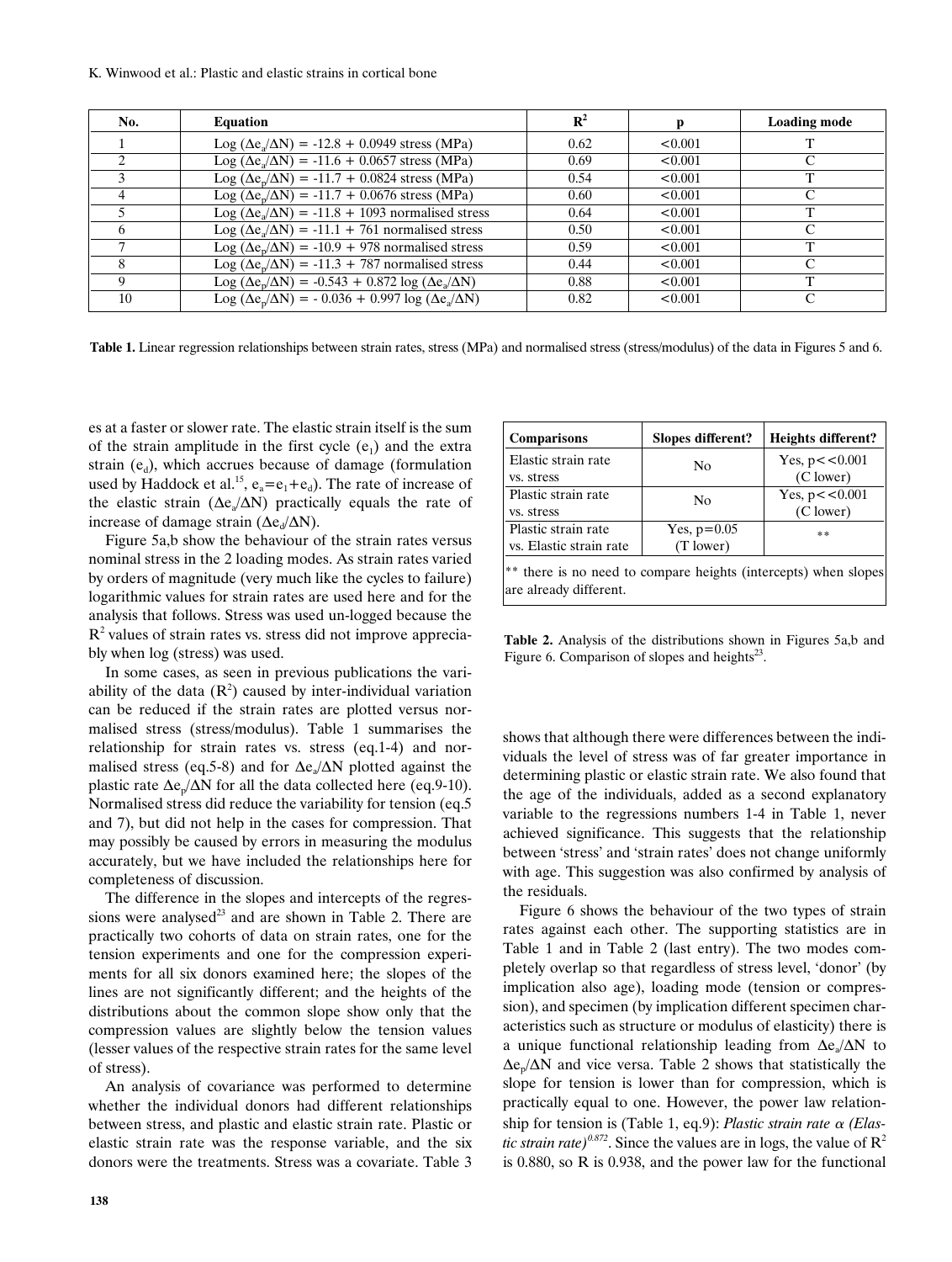| <b>Loading mode</b>                                                              | <b>Strain rate</b> | <b>Donor</b>       | <b>Stress</b>        |  |  |  |  |
|----------------------------------------------------------------------------------|--------------------|--------------------|----------------------|--|--|--|--|
|                                                                                  |                    | F/d.f./p           | F/d.f./p             |  |  |  |  |
| Tension                                                                          | Elastic            | 7.08/(5,40)/<0.001 | 141.62/(1,40)/<0.001 |  |  |  |  |
| Tension                                                                          | Plastic            | 3.25/(5,40)/0.015  | 75.87/(1,40)/<0.001  |  |  |  |  |
| Compression                                                                      | Elastic            | 3.63/(5.37)/0.009  | 140.37/(1,37)/<0.001 |  |  |  |  |
| Compression                                                                      | Plastic            | 3.03/(5,40)/0.022  | 90.49/(1,37)/<0.001  |  |  |  |  |
| F: F-statistics value/d.f.: $(m, n)$ degrees of freedom/p: level of significance |                    |                    |                      |  |  |  |  |

**Table 3.** ANCOVA for the effect of 'stress' and 'donor' on elastic and plastic strain rates.



**Figure 6.** Elastic strain rates  $\Delta e_a/\Delta N$  versus plastic strain rates  $\Delta e_p/\Delta N$ in fatigue of human cortical bone in tension and compression for all 6 donors examined here. Least square regression lines are also shown.

relationships can be estimated from the slope of the reduced major axis. This is obtained by dividing the regression coefficient by the correlation co-efficient<sup>24</sup>. This results in an estimate of 0.872/0.938 = 0.930.

Therefore, the power law functional relationship for tension is also very close to unity, and plastic strain rate and elastic strain rate are nearly proportional to each other.

# **Discussion and conclusions**

Bone shows strong inelastic behaviour in fatigue and when stressed beyond certain threshold levels. This inelastic behaviour is accompanied by two main effects: a reduction in stiffness values, and the appearance of residual strains upon unloading. A succession of papers $11,13,16,25-28$  have examined such phenomena and speculated as to the practical, evolutionary or even material benefits that may accrue from such behaviour. The essence is that bone '*in vivo*' has been shown to react to such events and via 'remodelling' and 'damage repair' aims to restore itself to a condition as normal as possible. The mechanical signal that bone responds to is by all evidence the level of strain. This has been shown by '*in vivo*' experiments, which specifically regulated strain levels to modify remodelling behaviour and by indirect evidence where strain levels directly affected fracture and damage behaviour.

Considering the importance of strain patterns it is surprising that the behaviour of bone in terms of residual strains upon unloading has not been considered until very recent- $\text{ly}^{29,30}$ . The present study produced novel information for: (i) the elastic strain amplitude and the residual strains as a function of stress and the cycle number for both tension and compression; (ii) bone tissue material was made available to us from six different individuals spanning ages between 53 to 79 years old, which could illuminate differences between donors of different ages; (iii) there was enough material from each individual (both right and left femurs) to allow testing of paired specimens and record fatigue strength and damage accumulation within each donor and in between donors.

In the analysis we have performed we chose to analyse eventually the strain rate patterns rather than magnitudes of the recorded strains. This was done for two main reasons: (i) simplicity or interpretation; and (ii) ease of utilisation with regard to non-linear Finite Element Analysis (FEA) applications, which use strains assigned on a stepwise basis. In summary: (i) strains  $e_a$  and  $e_p$  developed in a curvilinear manner as a function of the cycle number (Figure 3) for both loading modes; (ii) the reversible strains  $e_a$  were to a good approximation a linear function of the residual strains  $e_p$ (Figure 4); (iii)  $e_n$  strains were in magnitude a small fraction (30%) of the total strains ( $e_T$ ) but larger than the damage strains  $(e_d)$  in general; (iv) the 'plastic' strain rates were on average 92% of the elastic rates in tension and about 88% of the elastic rates in compression; (v) although the data in Figure 6 is on log/log form and the actual rates of strain range over several orders of magnitude the functional relationship between them is straightforward and may allow simple parameterisation on a stepwise basis for FE models.

What is very interesting is the generic nature of Figure 6. One aspect is the general utility of the strains patterns with regard to modelling and simulation. The other aspect is that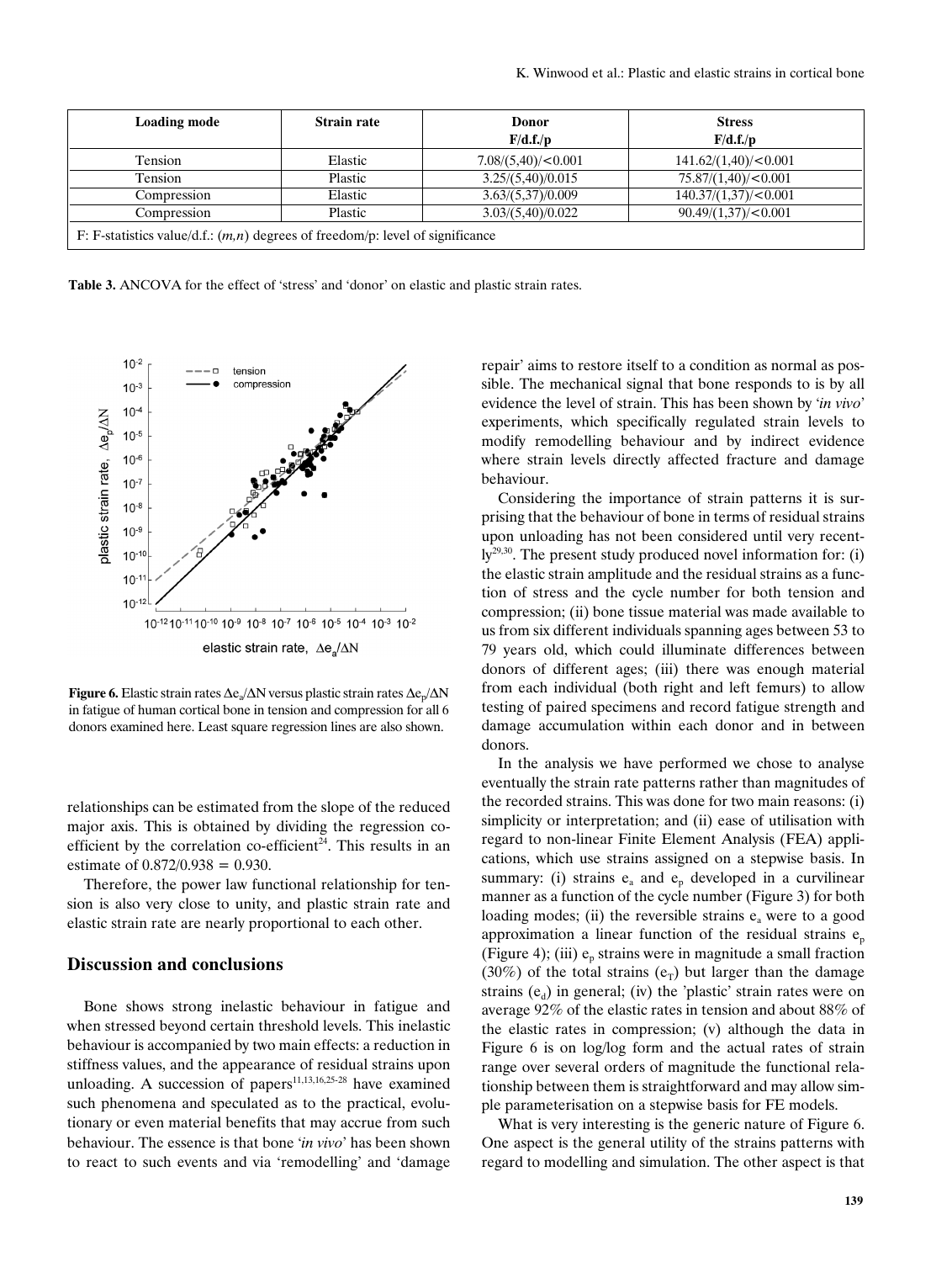relationships which show such similarity across six different individuals of varying ages, different internal bone architecture, cortical porosity, bone mineral status and so forth, point out that the causal factor of this inelastic behaviour is at the bone matrix level. The influence of factors, which may be regulated by remodelling, such as density, mineral content and architecture have been examined previously with respect to the fatigue strength of bone, but not in terms of the development of damage and accumulation of strains. While fatigue strength is important, under repeated loading of complex structures, the magnitude of damage and strain accumulation will lead to stress redistribution. This may cause subtle differences in initial stress distribution to either magnify or recede, and greatly influence whether implant surgery will turn out to be a success or a failure. Future FE modelling of the stresses around implants will accommodate the material characteristics of the host, the evolution of strains, and redistribution of stresses, to achieve a better result. We expect that this will contribute towards a more successful overall outcome within, in particular, orthopaedic biomechanics.

#### *Acknowledgements*

*This study was supported by the EPSRC-UK (GR/M59167). The tests were carried out in the Biomechanics Laboratories of Cranfield University Postgraduate Medical School, Shrivenham, UK. The authors would like to thank those bereaved families who kindly donated tissues to be used for the benefit of others.*

# **References**

- 1. Frost HM. Perspectives on artificial joint design. J Long Term Eff Med Implants 1992; 2:9-35.
- 2. Berry DJ, Harmen WS, Cabanela ME, Morrey BF. Twenty-five-year survivorship of two thousand consecutive primary Charnley total hip replacements: factors affecting survivorship of acetabular and femoral components. J Bone Joint Surg Am 2002; 84A:171-177.
- 3. Maher SA, Prendergast PJ, Lyons CG. Measurement of the migration of a cemented hip prosthesis in an *in vitro* test. Clin Biomech 2001; 16:307-314.
- 4. National Audit Office Report by the comptroller and auditor general. Hip replacements: getting it right first time. HC417 Session, 1999/2000, 19<sup>th</sup> April 2000.
- 5. Frost HM. A 2003 update of bone physiology and Wolff's Law for clinicians. Angle Orthod 2004; 74:3-15.
- 6. Taylor M, Tanner KE, Freeman MAR, Yettram AL. Cancellous bone stresses surrounding the femoral component of a hip prosthesis: an elastic-plastic finite element analysis. Med Eng Phys 1995; 17:544-550.
- 7. Taylor M, Tanner KE. Fatigue failure of cancellous bone: a possible cause of implant migration and loosening. J Bone Joint Surg Br 1997; 79B:181-182.
- 8. Zioupos P, Wang XT, Currey JD. The accumulation of fatigue microdamage in human cortical bone of two dif-

ferent ages *in vitro*. Clin Biomech 1996; 11:365-375.

- 9. Zioupos P, Currey JD. Changes in the stiffness, strength and toughness of human cortical bone with age. Bone 1998; 22:57-66.
- 10. Frost HM. Does bone design intend to minimize fatigue failures? A case for the affirmative. J Bone Miner Metab 2000; 18:78-282.
- 11. Carter DR, Hayes WC. Compact bone fatigue damage-I. Residual strength and stiffness. J Biomech 1977; 10:325-337.
- 12. Fleck C, Eifler D. Deformation behaviour and damage accumulation of cortical bone specimens from the equine tibia under cyclic loading. J Biomech 2003; 36:179-189.
- 13. Zioupos P, Currey JD, Sedman A. An examination of the micromechanics of failure of bone and antler by acoustic-emission tests and Laser Scanning Confocal Microscopy. Med Eng Phys 1994; 16:203-212.
- 14. Choi K, Goldstein SA. A comparison of the fatigue behavior of human trabecular and cortical bone tissue. J Biomech 1992; 25:1371-1381.
- 15. Haddock SM, Yeh OC, Mummaneni PV, Rosenberg WS, Keaveny TM. Similarity in the fatigue behavior of trabecular bone across site and species. J Biomech 2004; 37:181-187.
- 16. Fondrk MT, Bahniuk EH, Davy DT, Michaels C. Some viscoplastic characteristics of bovine and human cortical bone. J Biomech 1988; 21:623-630.
- 17. Taylor M, Cotton J, Zioupos P. Finite element simulation of the fatigue behaviour of cortical and cancellous bone. Meccanica 2002; 37:419-429.
- 18. Cotton JR, Zioupos P, Winwood K, Taylor M. Analysis of creep strain during tensile fatigue of cortical bone. J Biomech 2003; 36:943-949.
- 19. Cotton JR, Winwood K, Zioupos P, Taylor M. Damage rate is a predictor of fatigue life and creep strain rate in tensile fatigue of human cortical bone samples. J Biomech Eng 2005; 127:213-219.
- 20. Taylor M, Verdonschot N, Huiskes R, Zioupos P. A combined finite element method and continuum damage mechanics approach to simulate the *in vitro* fatigue behaviour of human cortical bone. J Mater Sci Mater Med 1999; 10:841-846.
- 21. Zioupos P, Winwood K, Cotton J, Taylor M. The development of elastic and 'plastic' strains during fatigue damage accumulation of human cortical bone. Acta Bioeng Biomechan Proc 13<sup>th</sup> ESB Conference 2002; Wroclaw, Poland.
- 22. Pattin, CA, Caler, WE, Carter DR. Cyclic mechanical property degradation during fatigue loading of cortical bone. J Biomech 1996; 29:69-79.
- 23. Snedecor GW, Cochran WG. Statistical Methods. 7<sup>th</sup> Edition. Iowa State University Press; 1980.
- 24. Rayner JMV. Linear relations in biomechanics: the statistics of scaling functions. J Zoology (London) 1985; 206A:415-439.